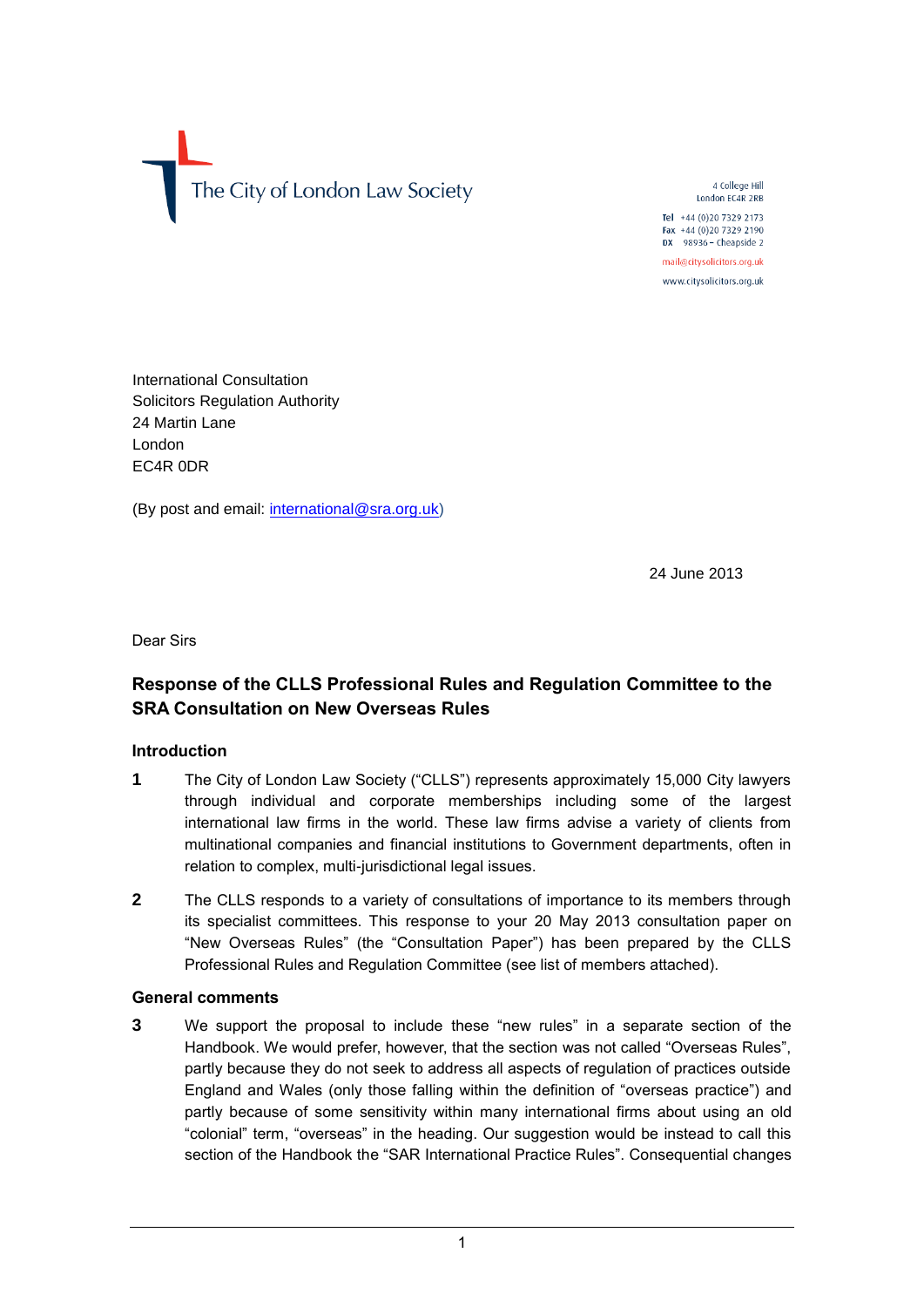to use of the term "Overseas Principles" and "Overseas Rules" should also be considered.

- **4** We consider that in forming the new section of the Handbook as "rules" it would be helpful to be clearer about the status of the provisions that are really explanatory notes, not substantive new obligations. We have suggested some drafting changes to achieve this.
- **5** Several members of our Committee have participated over the last few months in helpful discussion with members of the SRA responsible for drafting these new provisions. We have provided input to assist in clarifying the interim drafting that has been proposed as well to explain in more detail those matters on which our member firms have concerns. A number of significant changes were made to the drafting included in the Consultation Paper which we were not given the opportunity to comment on, or suggest improvements, in advance of the Consultation Paper being issued. However, we have subsequently discussed several of these points with the SRA and understand that they will propose further amendments to take into account our concerns. A few of these areas raise concerns for our member firms, as is addressed in the annotated mark-up enclosed with our comments and suggested drafting improvements, the most significant aspects of the most recent changes are as follows:
	- (a) A statement has been added under principle 5 that "You should inform clients by whom the legal services provided to them are regulated, what protections are in place for them and whether they have the benefit of professional indemnity insurance or other indemnity". There is no carve out for sophisticated clients or others for whom this sort of disclosure will be unnecessary in the circumstances. To do this as part of our overseas practice around the world, when not required by local regulation, would be onerous, disproportionate to the regulatory risk and unworkable in practice for much of the work done by our member firms overseas even if it might be appropriate, say, for a high street practice with a branch office on the Costa del Sol working with unsophisticated consumers. On the other hand, if it is accepted, as our discussions with the SRA indicate it should be, for appropriate disclosures to sophisticated clients to be provided generically on a firm's website or in their standard terms of business these concerns will be met. If this disclosure provision is retained we think it is very important that an appropriate addition is made to this note to clarify this will be the case.
	- (b) The latest draft has deleted the proviso/exceptions we had provided previously to the SRA, and we thought had been accepted, to limit the disclosure obligations both in the notes to principle 7 and in the reporting requirements now in Rule 3.2.3 where there are confidentiality or privilege problems in complying with the SRA's reporting or disclosure requirements. From our latest discussions with the SRA we understand that, as an alternative, this issue will, to some extent, be addressed by amending rule 2.4. It should be clarified, in any event, that the SRA is not entitled to require the production of documents which would be legally privileged in the relevant jurisdiction or to require a firm to obtain its clients' consent for the waiver of that privilege.
	- (c) The definition of overseas practice is still, in our view, more complex than it needs to be and many of our drafting suggestions on this have not been accepted. In particular, the wording at the end of the definition does not seem to work as intended (as we explained at a meeting with the SRA) and is confusing.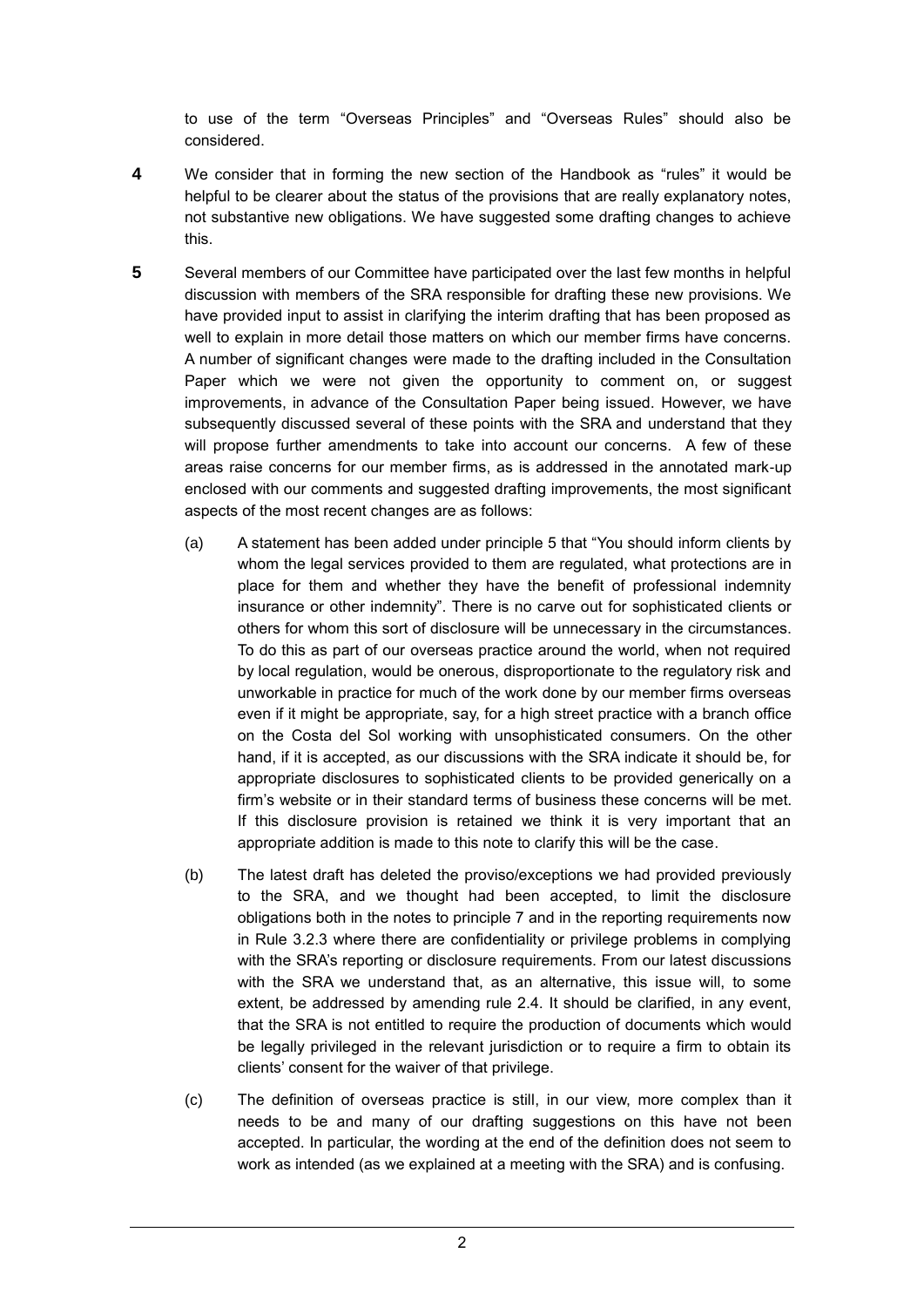- (d) We find the definition of "connected practice" confusing and we have suggested some alternative drafting to clarify what we understand to be the SRA's intention. At the very least, it would be very helpful if there could be some explanation in the Guidance about what sort of practices in our commonly adopted overseas structures are covered and what are not.
- (e) The Guidance on when someone is treated as "established" outside England and Wales does not seem to go far enough; it would be very helpful to clarify how the SRA wants us to treat solicitors temporarily seconded to an overseas office for a "fire fighting" type stint for a few months as happens quite often.
- **6** Some of our members have also queried why it is desirable and proportionate to include additional new Outcomes and Indicative Behaviours relating to managing risks relating to "connected practices". Without doing so it would seem to be unnecessary to include a complex new definition of "connected practices". They query why it would not be desirable simply to rely on Overseas Principle 8, the "domestic" Principle 8 and Outcomes 7.3 and 7.4 in order to regulate how an authorised body identifies, monitors and manages the risks posed to its business, including financial risks relating to interdependence, posed by its relationships with related businesses overseas (both those that fall within the proposed definition of "connected practices" and others which do not). The particular difficulty which new Outcomes 7.11 and 7.12 create is that they might be taken as suggesting the SRA Principle 8 does not of itself require the London office of a US headquartered firm to have any regard to its financial inter-dependencies. For this reason alone, the SRA may wish to reconsider, whether now or after an appropriate familiarisation period, it makes sense to adopt/continue to include these Outcomes in the SRA Handbook. Others of our members have also queried, whilst accepting the proposed framework for managing risks posed by connected practices proposed in Annex 3, why it should be appropriate to exclude from these provisions the "parent" of a group of firms managed and controlled overseas (such as, for example, a U.S. headquartered firm). If managing financial interdependence risks to E&W regulated firms whose overseas parents may get into financial difficulties (sometimes now referred to colloquially as "Dewey risk") is a regulatory driver behind these new provisions then the proposed definition of "connected practices" would apparently exclude from their scope all the U.S. and other overseas controlled businesses which might be exposed to such risks and hence undermine one of these objectives. But, again, if the regulatory driver is to avoid what might be referred to as a "Dewey risk", this could be addressed by deletion entirely of the concept of connected practice (as well as proposed new O(7.12) and IB(7.4)), instead continuing to rely upon the existing outcome 7.4 in the domestic part of the Handbook.
- **7** On the reporting obligations in Rule 3, the formatting of this as a "rule" creates some uncertainty whether the definition of what is a "material" breach for reporting purposes relating to an overseas practice is really intended to be any different from a material breach of the "domestic" Principles applicable to practice in England and Wales. In particular, it is unclear whether the provisions of paragraphs 3.2.1 and 3.2.2 are intended to define exclusively what needs to be notified as a "material or systemic" breach or whether they are intended to specify additional obligations. What needs to be monitored and reported overseas is of course of crucial importance to our member firms and our discussions to-date with the SRA have suggested that a higher level of materiality would be required than when monitoring and reporting domestically. That approach is not so clearly stated in the new drafting. The SRA have, in our most recent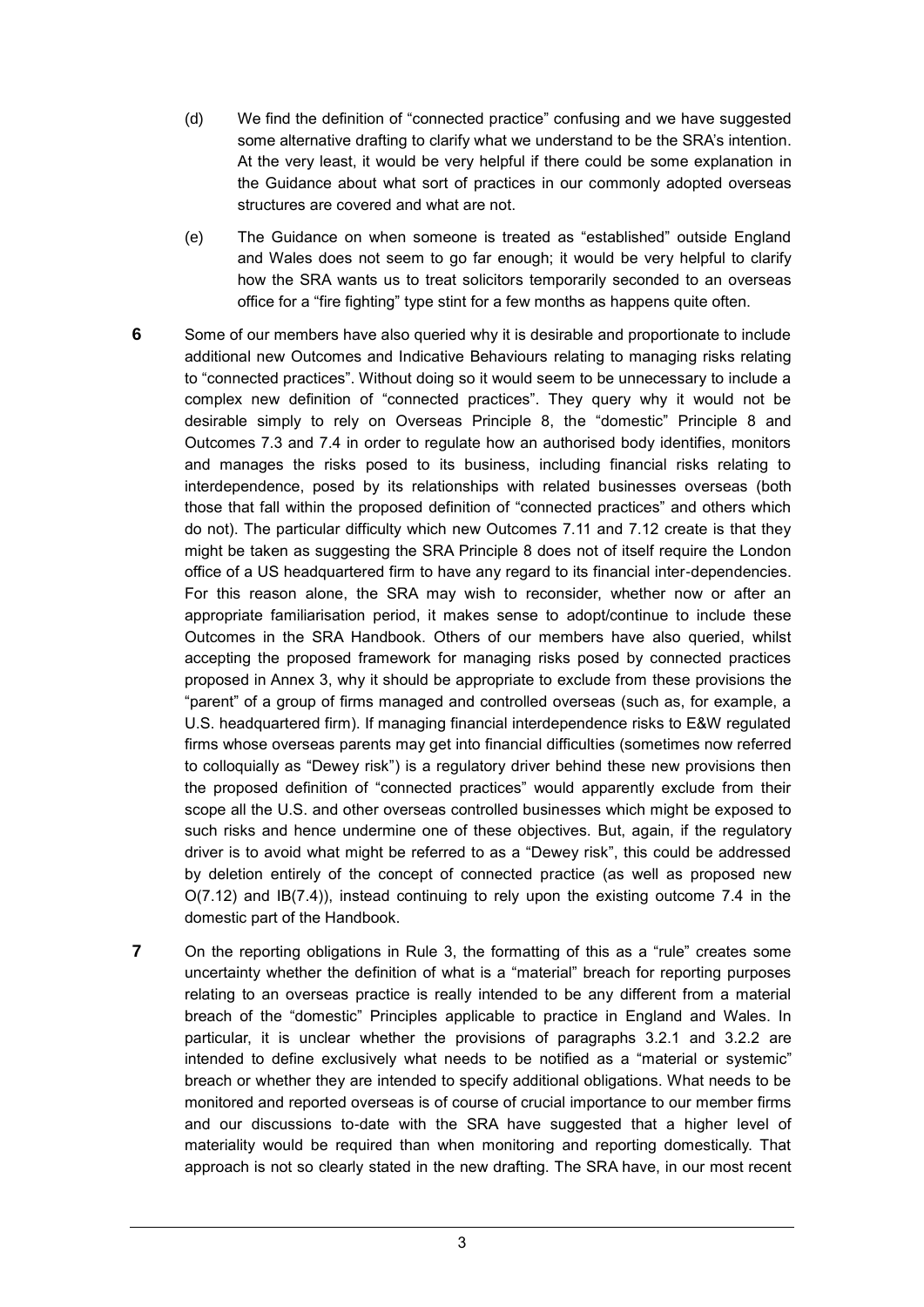discussions, acknowledged this concern and agreed to reinsert text to clarify that a higher materiality threshold will apply than is the case for a "domestic" material breach which we would of course support.

## **Drafting comments**

**8** Our suggested mark-up, with annotated drafting comments embedded is enclosed. We would be happy to discuss further any aspects of our comments with the SRA.

Yours sincerely

Alasdair Douglas, Chair, CLLS

> © CITY OF LONDON LAW SOCIETY 2013 All rights reserved. This paper has been prepared as part of a consultation process. Its contents should not be taken as legal advice in relation to a particular situation or transaction.